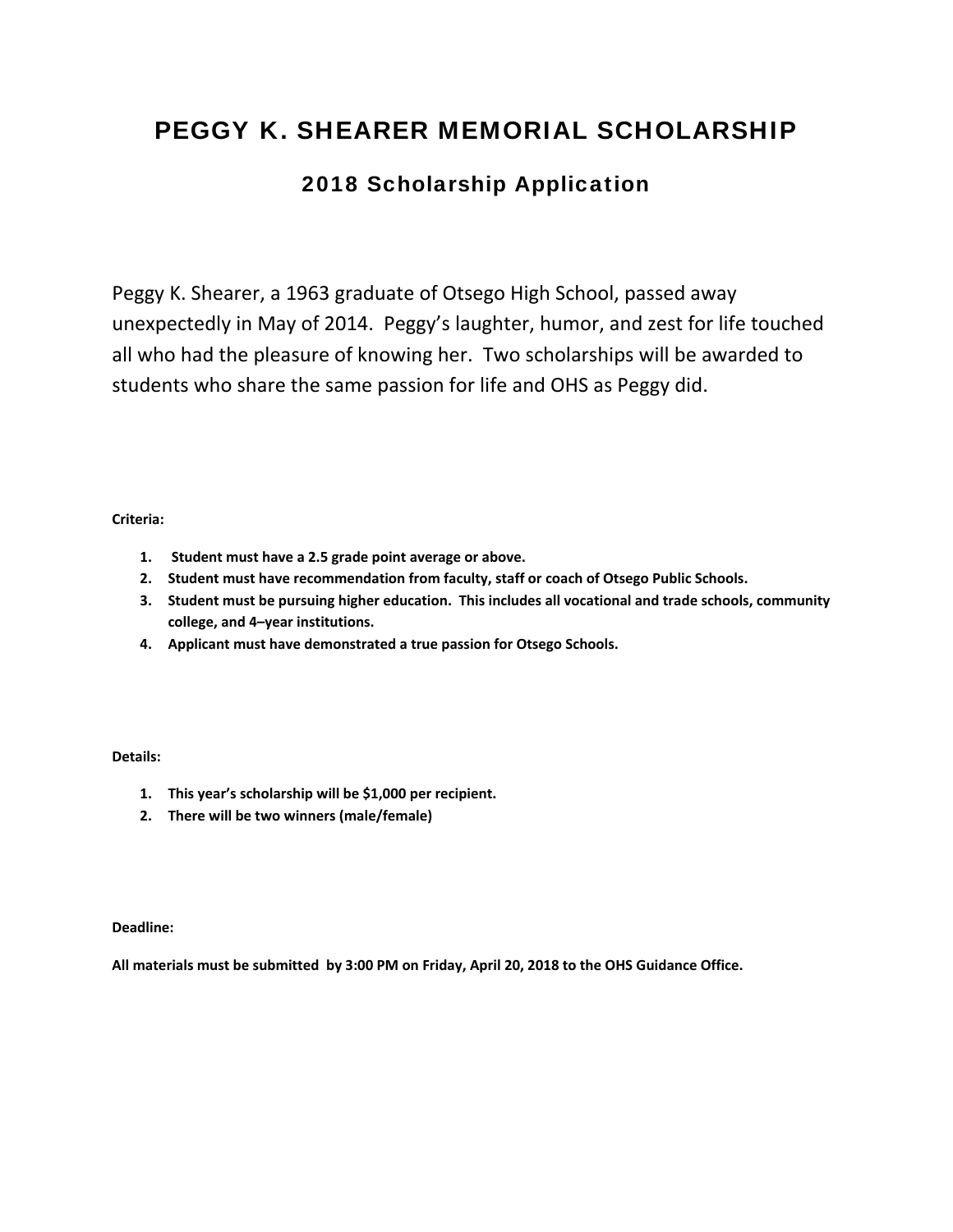## PEGGY K. SHEARER MEMORIAL SCHOLARSHIP

## 2018 Scholarship Application

| Name:             |                                                                           |                                                                                                                       |    |
|-------------------|---------------------------------------------------------------------------|-----------------------------------------------------------------------------------------------------------------------|----|
|                   | Last                                                                      | First                                                                                                                 | MI |
| Student's Address |                                                                           |                                                                                                                       |    |
|                   |                                                                           | <u> 1989 - Johann Harry Harry Harry Harry Harry Harry Harry Harry Harry Harry Harry Harry Harry Harry Harry Harry</u> |    |
| Parents' Names    |                                                                           |                                                                                                                       |    |
|                   |                                                                           |                                                                                                                       |    |
|                   |                                                                           |                                                                                                                       |    |
|                   |                                                                           |                                                                                                                       |    |
|                   |                                                                           |                                                                                                                       |    |
|                   |                                                                           |                                                                                                                       |    |
|                   | List all scholarships and the amounts that you are aware of at this time: |                                                                                                                       |    |
|                   |                                                                           |                                                                                                                       |    |
|                   |                                                                           |                                                                                                                       |    |
|                   |                                                                           |                                                                                                                       |    |
|                   |                                                                           |                                                                                                                       |    |
|                   | Please include the following in your application packet:                  |                                                                                                                       |    |

- 1) Application
- 2) High School Transcript
- 3) Brief 75-100 word essay explaining why you feel you are the best candidate for this scholarship
- 4) Faculty/Staff/Coach recommendation Form